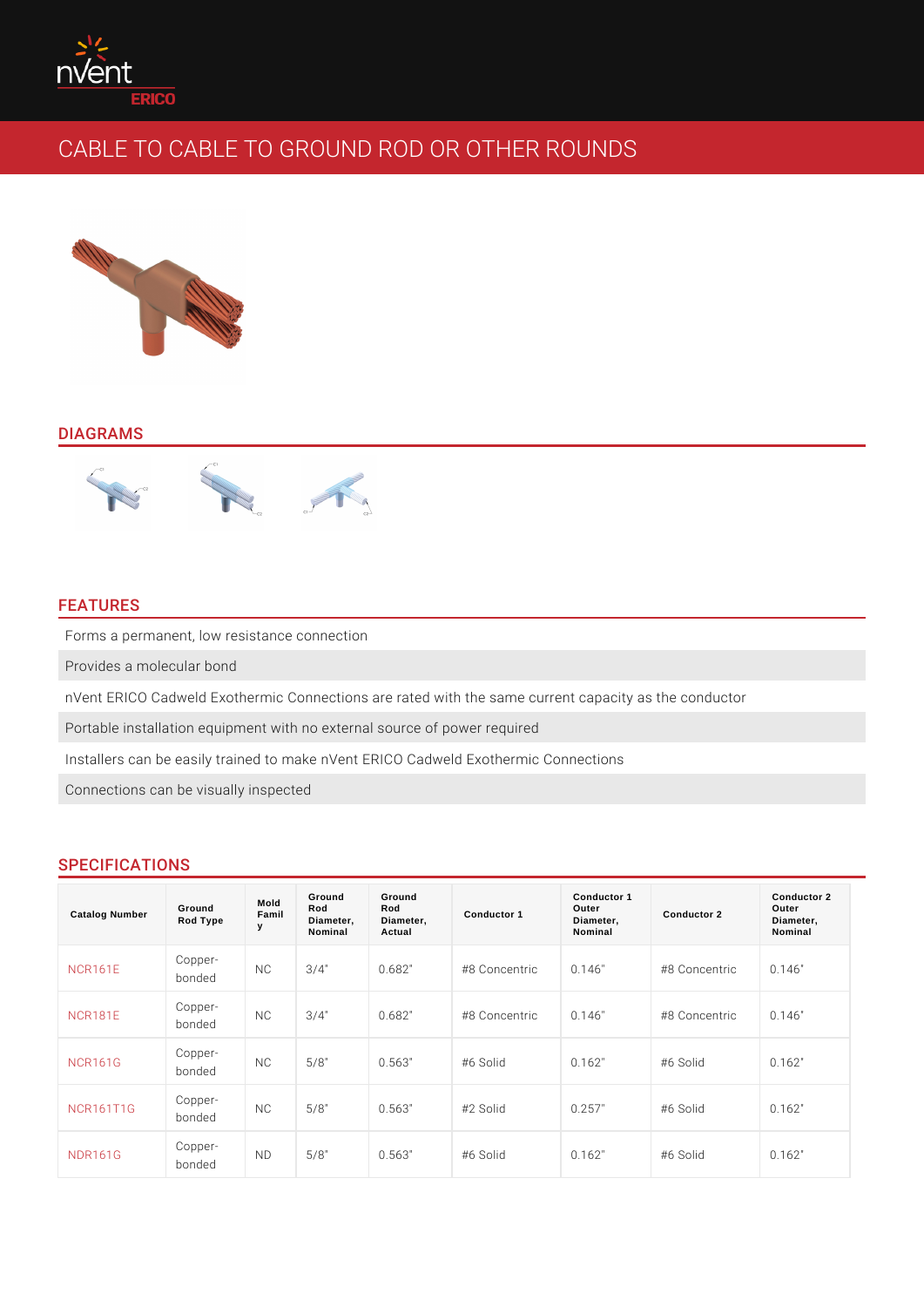| Catalog Number   | Ground<br>Rod Type    | Mold<br>Famil<br>у | Ground<br>Rod<br>Diameter,<br>Nominal | Ground<br>Rod<br>Diameter,<br>Actual | Conductor 1                          | Conductor 1<br>Outer<br>Diameter,<br>Nominal | Conductor 2                         | Conductor 2<br>Outer<br>Diameter,<br>Nominal |
|------------------|-----------------------|--------------------|---------------------------------------|--------------------------------------|--------------------------------------|----------------------------------------------|-------------------------------------|----------------------------------------------|
| NDR161K1G        | Copper-<br>bonded     | N <sub>D</sub>     | 5/8"                                  | 0.563"                               | #4 Solid                             | 0.204"                                       | #6 Solid                            | 0.162"                                       |
| <b>NCR161H</b>   | Copper-<br>bonded     | N <sub>C</sub>     | 5/8"                                  | 0.563"                               | #6 Concentricc. 184"                 |                                              | #6 Concentricc. 184"                |                                              |
| <b>NCR181H</b>   | Copper-<br>bonded     | N <sub>C</sub>     | $3/4$ "                               | 0.682"                               | #6 Concentricc. 184"                 |                                              | #6 Concentri0c.184"                 |                                              |
| <b>NDR161H</b>   | Copper-<br>bonded     | N <sub>D</sub>     | 5/8"                                  | 0.563"                               | #6 Concentricc. 184"                 |                                              | #6 Concentricc. 184"                |                                              |
| <b>NDR181H</b>   | Copper-<br>bonded     | N <sub>D</sub>     | $3/4$ "                               | 0.682"                               | #6 Concentricc. 184"                 |                                              | #6 Concentri0c.184"                 |                                              |
| <b>NCR161K</b>   | Copper-<br>bonded     | N <sub>C</sub>     | 5/8"                                  | 0.563"                               | #4 Solid                             | 0.204"                                       | #4 Solid                            | 0.204"                                       |
| <b>NCR16W3</b>   | Copper-<br>bonded     | N <sub>C</sub>     | 5/8"                                  | 0.563"                               | $16 \,$ m m $^2$<br>Concentric       | 0.204"                                       | $16 \,$ m m $^2$<br>Concentric      | 0.204"                                       |
| <b>NCR181K</b>   | Copper-<br>bonded     | N C                | $3/4$ "                               | 0.682"                               | #4 Solid                             | 0.204"                                       | #4 Solid                            | 0.204"                                       |
| NCRP130W3Steel   |                       | N C                | $13$ m m                              | 0.512"                               | $16 \,$ m m $^2$<br>Concentric       | 0.204"                                       | $16 \,$ m m $^2$<br>Concentric      | 0.204"                                       |
| <b>NDR162Q1K</b> | Copper-<br>bonded     | N <sub>D</sub>     | 5/8"                                  | 0.563"                               | 4/0 Concent foi c5 28"               |                                              | #4 Solid                            | 0.204"                                       |
| <b>NCR161L</b>   | $C$ opper -<br>bonded | N <sub>C</sub>     | 5/8"                                  | 0.563"                               | #4 Concentricc. 232"                 |                                              | #4 Concentricc. 232"                |                                              |
| <b>NCR181L</b>   | Copper-<br>bonded     | N C                | $3/4$ "                               | 0.682"                               | #4 Concentricc. 232"                 |                                              | #4 Concentricc. 232"                |                                              |
| NCR311L          | Steel                 | N C                | 5/8"                                  | 0.625"                               | #4 Concentricc. 232"                 |                                              | #4 Concentricc. 232"                |                                              |
| NCR371L          | Steel                 | N C                | 1"                                    | 1"                                   | #4 Concentricc. 232"                 |                                              | #4 Concentri0c.232"                 |                                              |
| N D R 1 4 1 L    | Steel                 | N D                | $1/2$ "                               | 0.505"                               | #4 Concentri0c.232"                  |                                              | #4 Concentri0c.232"                 |                                              |
| <b>NDR161L</b>   | Copper-<br>bonded     | $\,$ N $\,$ D      | $5/8$ "                               | $0.563$ "                            | #4 Concentricc. 232"                 |                                              | #4 Concentricc. 232"                |                                              |
| <b>NDR181L</b>   | Copper-<br>bonded     | ND                 | $3/4$ "                               | 0.682"                               | #4 Concentricc. 232"                 |                                              | #4 Concentricc. 232"                |                                              |
| <b>NCR161T</b>   | Copper-<br>bonded     | $\,$ N $\,$ C      | $5/8$ "                               | $0.563$ "                            | #2 Solid                             | $0.257$ "                                    | #2 Solid                            | $0.257$ "                                    |
| NCR161TW         | Copper-<br>bonded     | $\,$ N $\,$ C      | $5/8$ "                               | 0.563"                               | #2 Solid                             | 0.257"                                       | #2 Solid                            | 0.257"                                       |
| <b>NCR181T</b>   | Copper-<br>bonded     | $\,$ N $\,$ C      | $3/4$ "                               | $0.682$ "                            | #2 Solid                             | 0.257"                                       | #2 Solid                            | $0.257$ "                                    |
| <b>NCR221T</b>   | Copper-<br>bonded     | N <sub>C</sub>     | 1"                                    | $0.914$ "                            | #2 Solid                             | 0.257"                                       | #2 Solid                            | $0.257$ "                                    |
| NCR332Q1T Steel  |                       | $\,$ N $\,$ C      | $3/4$ "                               | $0.750$ "                            | 4/0 Concent r0i c5 28"               |                                              | #2 Solid                            | $0.257$ "                                    |
| NCR33Y6Y Steel   |                       | N <sub>C</sub>     | $3/4$ "                               | $0.750$ "                            | $120$ m m <sup>2</sup><br>Concentric | 0.567"                                       | $25$ m m <sup>2</sup><br>Concentric | 0.260"                                       |
| <b>NDR161T</b>   | Copper-<br>bonded     | ND                 | $5/8$ "                               | 0.563"                               | #2 Solid                             | 0.257"                                       | #2 Solid                            | $0.257$ "                                    |
| <b>NDR16Y1</b>   | Copper-<br>bonded     | ND                 | $5/8$ "                               | $0.563$ "                            | $25$ m m <sup>2</sup><br>Concentric  | 0.260"                                       | $25$ m m <sup>2</sup><br>Concentric | 0.260"                                       |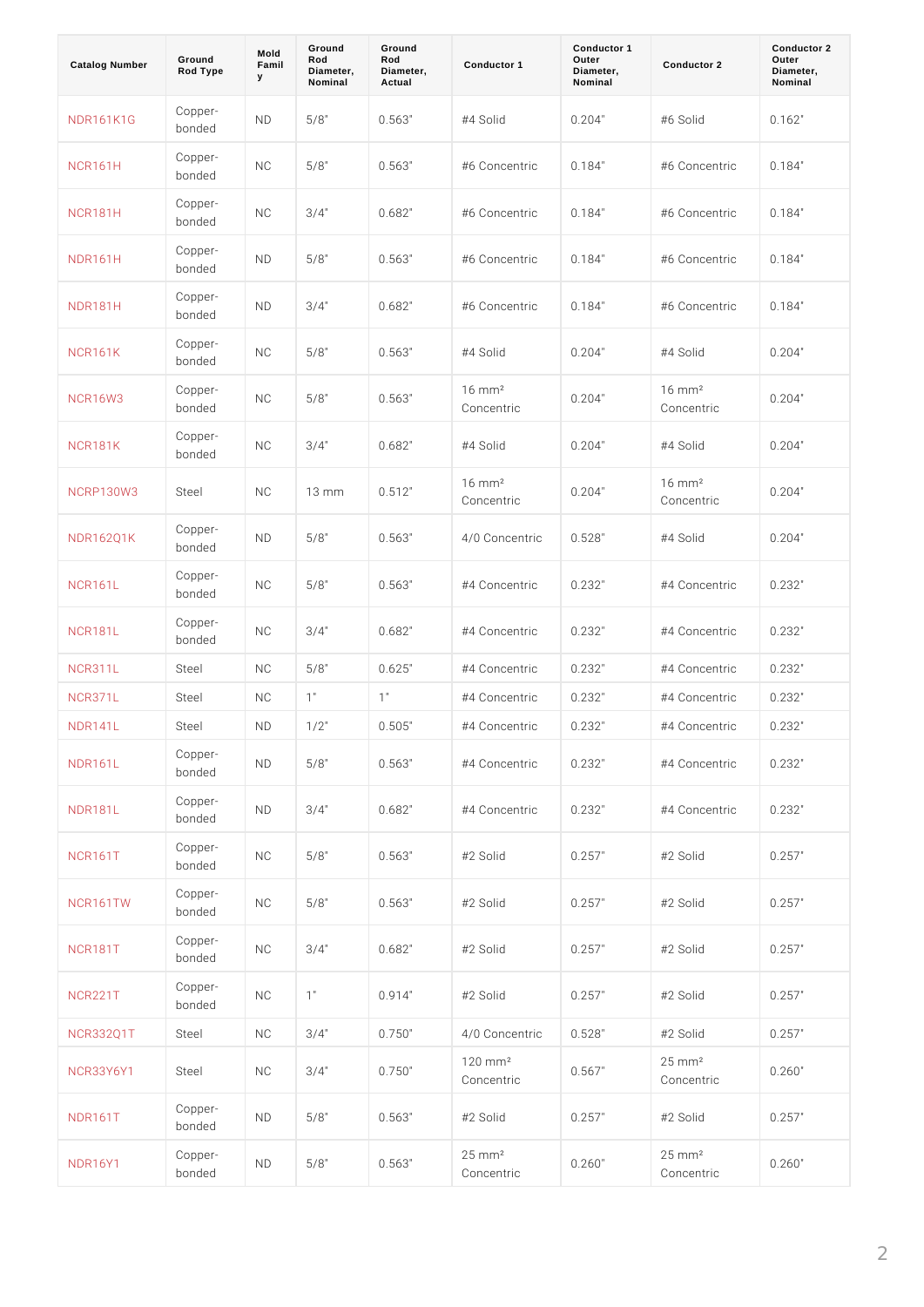| Catalog Number   | Ground<br>Rod Type   | Mold<br>Famil<br>У | Ground<br>Rod<br>Diameter,<br>Nominal | Ground<br>Rod<br>Diameter,<br>Actual | Conductor 1                         | Conductor 1<br>Outer<br>Diameter,<br>Nominal | Conductor 2                         | Conductor 2<br>Outer<br>Diameter,<br>Nominal |
|------------------|----------------------|--------------------|---------------------------------------|--------------------------------------|-------------------------------------|----------------------------------------------|-------------------------------------|----------------------------------------------|
| <b>NDR181T</b>   | Copper-<br>bonded    | N <sub>D</sub>     | $3/4$ "                               | 0.682"                               | #2 Solid                            | 0.257"                                       | #2 Solid                            | 0.257"                                       |
| NDR182G1T        | Copper-<br>bonded    | N <sub>D</sub>     | $3/4$ "                               | 0.682"                               | 2/0 ConcentrOic418"                 |                                              | #2 Solid                            | 0.257"                                       |
| <b>NDR18Y1</b>   | Copper-<br>bonded    | N <sub>D</sub>     | $3/4$ "                               | 0.682"                               | $25 \,$ m m $^2$<br>Concentric      | 0.260"                                       | $25 \,$ m m $^2$<br>Concentric      | 0.260"                                       |
| <b>NCR161V</b>   | Copper-<br>bonded    | N <sub>C</sub>     | 5/8"                                  | 0.563"                               | #2 Concentricc.292"                 |                                              | #2 Concentricc. 292"                |                                              |
| <b>NCR181V</b>   | $C$ opper-<br>bonded | N <sub>C</sub>     | $3/4$ "                               | 0.682"                               | #2 Concentricc.292"                 |                                              | #2 Concentricc. 292"                |                                              |
| <b>NCR182Q1V</b> | Copper-<br>bonded    | N <sub>C</sub>     | $3/4$ "                               | 0.682"                               | 4/0 Concent foi c5 28"              |                                              | #2 Concentricc. 292"                |                                              |
| <b>NCR221V</b>   | Copper-<br>bonded    | N <sub>C</sub>     | 1"                                    | 0.914"                               | #2 Concentricc.292"                 |                                              | $#2$ Concentricc. 292"              |                                              |
| <b>NCR311V</b>   | Steel                | N C                | 5/8"                                  | 0.625"                               | #2 Concentricc.292"                 |                                              | # 2 Concentri0c. 292 "              |                                              |
| NCR332Q1V Steel  |                      | N C                | $3/4$ "                               | 0.750"                               | 4/0 Concentr0ic528"                 |                                              | # 2 Concentri0c.292"                |                                              |
| <b>NDR161V</b>   | Copper-<br>bonded    | N D                | 5/8"                                  | 0.563"                               | #2 Concentricc.292"                 |                                              | #2 Concentricc.292"                 |                                              |
| <b>NDR161VW</b>  | Copper-<br>bonded    | N D                | 5/8"                                  | 0.563"                               | #2 Concentricc. 292"                |                                              | #2 Concentri0c.292"                 |                                              |
| <b>NDR181V</b>   | Copper-<br>bonded    | N D                | $3/4$ "                               | 0.682"                               | #2 Concentricc.292"                 |                                              | #2 Concentricc. 292"                |                                              |
| <b>NDR182Q1V</b> | Copper-<br>bonded    | N D                | $3/4$ "                               | 0.682"                               | 4/0 Concentr0ic528"                 |                                              | #2 Concentricc.292"                 |                                              |
| <b>NDR221V</b>   | Copper-<br>bonded    | N D                | 1"                                    | 0.914"                               | #2 Concentricc.292"                 |                                              | #2 Concentricc. 292"                |                                              |
| N D R 3 1 1 V    | Steel                | N D                | $5/8$ "                               | $0$ . $6$ 2 5 $^{\circ}$             | #2 Concentri0c. 292"                |                                              | #2 Concentricc. 292"                |                                              |
| <b>NCR16Y2</b>   | Copper-<br>bonded    | $\,$ N $\,$ C      | $5/8$ "                               | $0.563$ "                            | $35$ m m <sup>2</sup><br>Concentric | $0.305$ "                                    | $35$ m m <sup>2</sup><br>Concentric | 0.305"                                       |
| <b>NCR18Y2</b>   | Copper-<br>bonded    | N <sub>C</sub>     | $3/4$ "                               | 0.682"                               | $35$ m m <sup>2</sup><br>Concentric | 0.305"                                       | $35$ m m <sup>2</sup><br>Concentric | 0.305"                                       |
| <b>NDR16Y2</b>   | Copper-<br>bonded    | ND                 | $5/8$ "                               | $0.563$ "                            | $35$ m m <sup>2</sup><br>Concentric | 0.305"                                       | $35$ m m <sup>2</sup><br>Concentric | 0.305"                                       |
| <b>NDR18Y2</b>   | Copper-<br>bonded    | ND                 | $3/4$ "                               | $0.682$ "                            | $35$ m m <sup>2</sup><br>Concentric | $0.305$ "                                    | $35$ m m <sup>2</sup><br>Concentric | 0.305"                                       |
| <b>NCR161Y</b>   | Copper-<br>bonded    | N <sub>C</sub>     | 5/8"                                  | 0.563"                               | #1 Concentricc. 332"                |                                              | #1 Concentricc. 332"                |                                              |
| <b>NCR181Y</b>   | Copper-<br>bonded    | N <sub>C</sub>     | $3/4$ "                               | 0.682"                               | #1 Concentricc. 332"                |                                              | #1 Concentri0c. 332"                |                                              |
| <b>NCR221Y</b>   | Copper-<br>bonded    | N <sub>C</sub>     | $1$ "                                 | 0.914"                               | #1 Concentricc. 332"                |                                              | #1 Concentricc. 332"                |                                              |
| <b>NDR161Y</b>   | Copper-<br>bonded    | N D                | 5/8"                                  | 0.563"                               | #1 Concentricc. 332"                |                                              | #1 Concentri0c. 332"                |                                              |
| NDR161Y1H        | Copper-<br>bonded    | ND                 | $5/8$ "                               | 0.563"                               | #1 Concentricc. 332"                |                                              | #6 Concentricc. 332"                |                                              |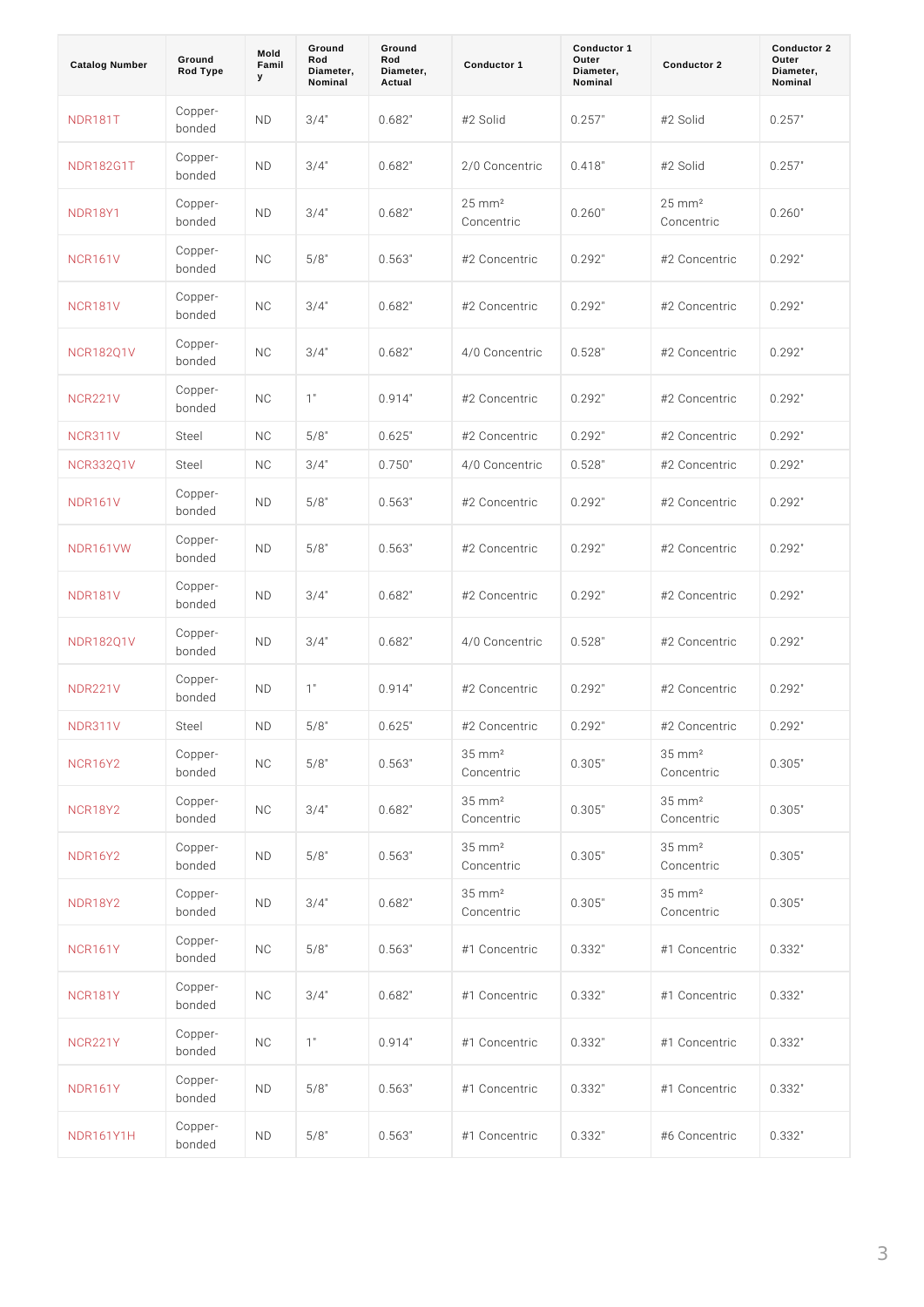| Catalog Number   | Ground<br>Rod Type    | Mold<br>Famil<br>у | Ground<br>Rod<br>Diameter,<br>Nominal | Ground<br>Rod<br>Diameter,<br>Actual | Conductor 1                       | Conductor 1<br>Outer<br>Diameter,<br>Nominal | Conductor 2                      | Conductor 2<br>Outer<br>Diameter,<br>Nominal |
|------------------|-----------------------|--------------------|---------------------------------------|--------------------------------------|-----------------------------------|----------------------------------------------|----------------------------------|----------------------------------------------|
| <b>NDR181Y</b>   | Copper-<br>bonded     | ND                 | $3/4$ "                               | 0.682"                               | #1 Concentricc. 332"              |                                              | #1 Concentriac. 332"             |                                              |
| <b>NCR16Y3</b>   | Copper-<br>bonded     | N C                | 5/8"                                  | 0.563"                               | 50 mm <sup>2</sup><br>Concentric  | 0.354"                                       | 50 mm <sup>2</sup><br>Concentric | 0.354"                                       |
| <b>NCR18Y3</b>   | $C$ opper -<br>bonded | N C                | $3/4$ "                               | 0.682"                               | 50 mm <sup>2</sup><br>Concentric  | 0.354"                                       | 50 mm <sup>2</sup><br>Concentric | 0.354"                                       |
| <b>NDR16Y3</b>   | $C$ opper -<br>bonded | ND                 | 5/8"                                  | 0.563"                               | 50 m m <sup>2</sup><br>Concentric | 0.354"                                       | 50 mm <sup>2</sup><br>Concentric | 0.354"                                       |
| <b>NDR18Y3</b>   | $C$ opper -<br>bonded | N D                | $3/4$ "                               | 0.682"                               | 50 mm <sup>2</sup><br>Concentric  | 0.354"                                       | 50 mm <sup>2</sup><br>Concentric | 0.354"                                       |
| NDRP160Y3 Steel  |                       | N D                | 16 m m                                | 0.630"                               | 50 m m <sup>2</sup><br>Concentric | 0.354"                                       | 50 mm <sup>2</sup><br>Concentric | 0.354"                                       |
| NDRP190Y3 Steel  |                       | ND                 | 19 m m                                | 0.748"                               | 50 mm <sup>2</sup><br>Concentric  | 0.354"                                       | 50 mm <sup>2</sup><br>Concentric | 0.354"                                       |
| <b>NCR142C</b>   | Steel                 | N C                | $1/2$ "                               | 0.505"                               | 1/0 ConcentrOic373"               |                                              | 1/0 Concentr0ic373"              |                                              |
| <b>NCR162C</b>   | Copper-<br>bonded     | N C                | 5/8"                                  | 0.563"                               | $1/0$ ConcentrOic $373$ "         |                                              | 1/0 Concentr0ic373"              |                                              |
| <b>NCR162CW</b>  | $C$ opper -<br>bonded | N C                | 5/8"                                  | 0.563"                               | $1/0$ Concentroic 373"            |                                              | 1/0 Concentr0ic373"              |                                              |
| <b>NCR182C</b>   | Copper-<br>bonded     | N <sub>C</sub>     | $3/4$ "                               | 0.682"                               | $1/0$ ConcentrOic $373$ "         |                                              | 1/0 Concentr0ic373"              |                                              |
| <b>NCR182Q2C</b> | Copper-<br>bonded     | N C                | $3/4$ "                               | $0.682$ "                            | 4/0 Concent foi c5 28"            |                                              | 1/0 Concentr0ic373"              |                                              |
| <b>NCR222C</b>   | $C$ opper -<br>bonded | N C                | 1"                                    | 0.914"                               | $1/0$ Concentroic 373"            |                                              | 1/0 Concentr0ic373"              |                                              |
| <b>NCR312C</b>   | Steel                 | N C                | 5/8"                                  | 0.625"                               | $1/0$ ConcentrOic $373$ "         |                                              | 1/0 Concent foi.c373"            |                                              |
| N C R 3 3 2 C    | Steel                 | N C                | $3/4$ "                               | 0.750"                               | 1/0 ConcentrOic373"               |                                              | 1/0 Concentr0ic373"              |                                              |
| <b>NDR142C</b>   | Steel                 | ND                 | $1/2$ "                               | 0.505"                               | 1/0 Concent r0i c373"             |                                              | 1/0 Concent r0i c373"            |                                              |
| <b>NDR162C</b>   | Copper-<br>bonded     | $\,$ N $\,$ D      | $5/8$ "                               | 0.563"                               | 1/0 Concent r0i c373"             |                                              | 1/0 Concent r0i c373"            |                                              |
| <b>NDR182C</b>   | Copper-<br>bonded     | N <sub>D</sub>     | $3/4$ "                               | 0.682"                               | 1/0 Concent r0ic373"              |                                              | 1/0 ConcentrOic373"              |                                              |
| <b>NDR312C</b>   | Steel                 | ND                 | $5/8$ "                               | 0.625"                               | 1/0 Concent r0i c373"             |                                              | 1/0 Concent r0i c373"            |                                              |
| NCR182D          | Copper-<br>bonded     | N <sub>C</sub>     | $3/4$ "                               | 0.682"                               | 1/0 Concent r0i c394"             |                                              | 1/0 Concent r0i c394"            |                                              |
| <b>NDR189B</b>   | Copper-<br>bonded     | ND                 | $3/4$ "                               | $0$ . 6 8 2 $^{\circ}$               | 7/#8<br>Copperweld                | $0.385$ "                                    | $7/$ # 8<br>Copperweld           | 0.385"                                       |
| <b>NCR142G</b>   | Steel                 | N C                | $1/2$ "                               | 0.505"                               | 2/0 Concent r0i c4 18"            |                                              | 2/0 ConcentrOi.c4 18"            |                                              |
| <b>NCR162G</b>   | Copper-<br>bonded     | N C                | $5/8$ "                               | 0.563"                               | 2/0 Concent r0i c4 18"            |                                              | 2/0 Concent r0i.c4 18"           |                                              |
| <b>NCR162G2Q</b> | Copper-<br>bonded     | N <sub>C</sub>     | $5/8$ "                               | 0.563"                               | 2/0 Concent r0i.c4 18"            |                                              | 4/0 Concent r0i c5 28"           |                                              |
| <b>NCR168C</b>   | Copper-<br>bonded     | N C                | $5/8$ "                               | 0.563"                               | C Lightning<br>Conductor          | 0.418"                                       | C Lightning<br>Conductor         | 0.418"                                       |
| <b>NCR182G</b>   | Copper-<br>bonded     | N <sub>C</sub>     | $3/4$ "                               | 0.682"                               | 2/0 Concent r0i c4 18"            |                                              | 2/0 Concent r0i.c4 18"           |                                              |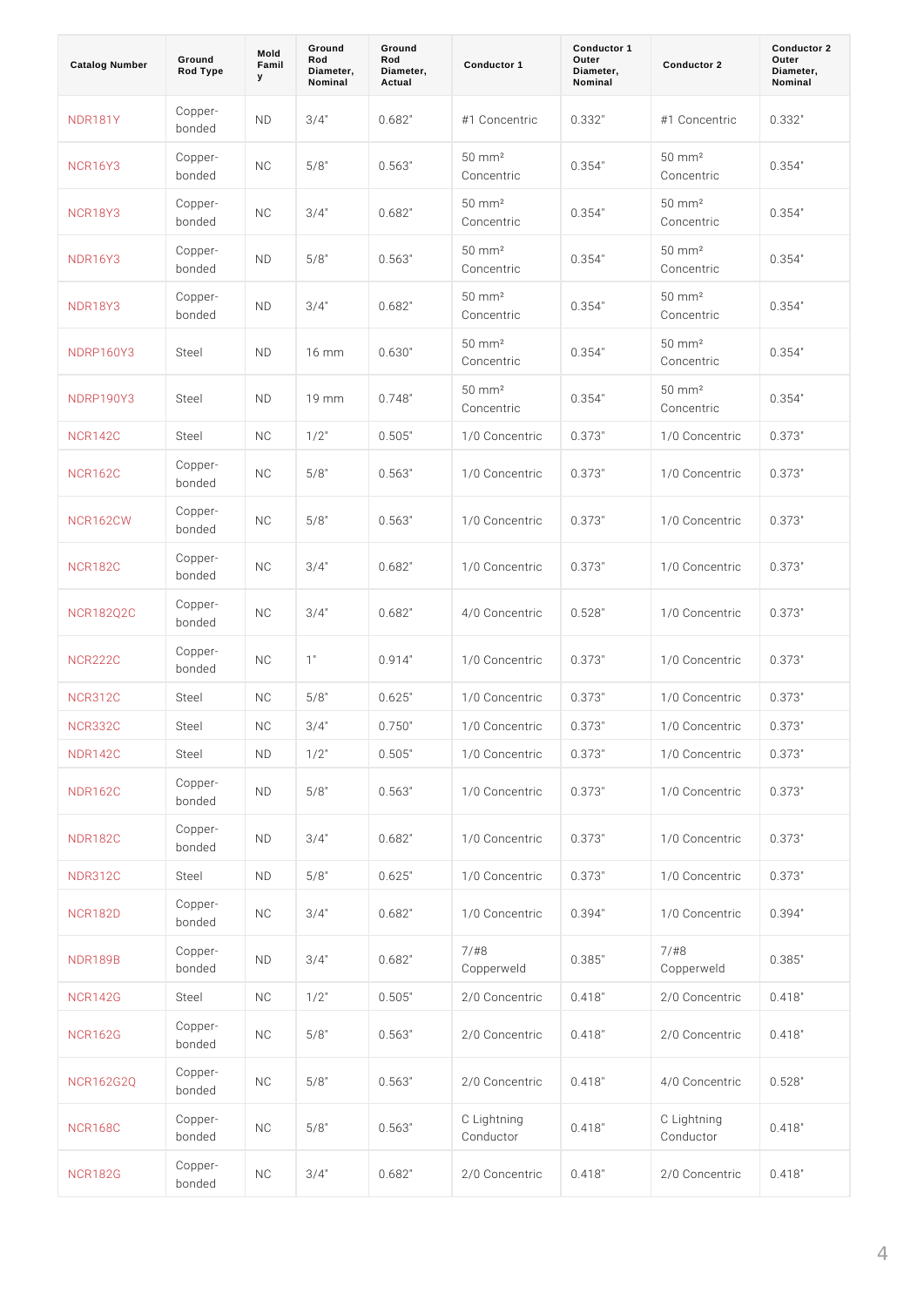| Catalog Number   | Ground<br>Rod Type    | Mold<br>Famil<br>У | Ground<br>Rod<br>Diameter,<br>Nominal | Ground<br>Rod<br>Diameter,<br>Actual | Conductor 1                       | Conductor 1<br>Outer<br>Diameter,<br>Nominal | Conductor 2<br>Outer<br>Conductor 2<br>Diameter,<br>Nominal |
|------------------|-----------------------|--------------------|---------------------------------------|--------------------------------------|-----------------------------------|----------------------------------------------|-------------------------------------------------------------|
| <b>NCR182Q2G</b> | Copper-<br>bonded     | N <sub>C</sub>     | $3/4$ "                               | 0.682"                               | 4/0 Concentr0ic528"               |                                              | $2/0$ ConcentrOic4 18"                                      |
| <b>NCR188C</b>   | Copper-<br>bonded     | N <sub>C</sub>     | $3/4$ "                               | 0.682"                               | C Lightning<br>Conductor          | 0.418"                                       | C Lightning<br>0.418"<br>Conductor                          |
| <b>NCR222G</b>   | Copper-<br>bonded     | N <sub>C</sub>     | 1"                                    | 0.914"                               | $2/0$ Concentroic 4 18"           |                                              | $2/0$ ConcentrOi.c4 18"                                     |
| <b>NCR312G</b>   | Steel                 | N C                | 5/8"                                  | 0.625"                               | $2/0$ Concentroic 4 18"           |                                              | 2/0 Concentr0ic418"                                         |
| <b>NCR332G</b>   | Steel                 | N C                | $3/4$ "                               | 0.750"                               | $2/0$ ConcentrOic $418$ "         |                                              | 2/0 Concentr0ic418"                                         |
| <b>NDF222G</b>   | Copper-<br>bonded     | N D                | 1"                                    | 0.914"                               | $2/0$ Concentroic 4 18"           |                                              | 2/0 ConcentrOi.c418"                                        |
| <b>NDR142G</b>   | Steel                 | N D                | $1/2$ "                               | 0.505"                               | $2/0$ Concentroic 4 18"           |                                              | 2/0 Concentr0ic418"                                         |
| <b>NDR162G</b>   | Copper-<br>bonded     | N <sub>D</sub>     | 5/8"                                  | 0.563"                               | $2/0$ Concentroic 4 18"           |                                              | $2/0$ Concentr0ic418"                                       |
| <b>NDR162GW</b>  | Copper-<br>bonded     | N D                | 5/8"                                  | 0.563"                               | $2/0$ Concentroic 4 18"           |                                              | $2/0$ Concentr0ic418"                                       |
| <b>NDR182G</b>   | Copper-<br>bonded     | N <sub>D</sub>     | $3/4$ "                               | 0.682"                               | $2/0$ Concentroid 4 18"           |                                              | $2/0$ Concentr0ic418"                                       |
| <b>NDR182Q2G</b> | Copper-<br>bonded     | N D                | $3/4$ "                               | 0.682"                               | 4/0 Concentr0ic528"               |                                              | $2/0$ Concentr0ic418"                                       |
| <b>NDR188C</b>   | Copper-<br>bonded     | N <sub>D</sub>     | $3/4$ "                               | 0.682"                               | C Lightning<br>Conductor          | 0.418"                                       | C Lightning<br>0.418"<br>Conductor                          |
| <b>NDR312G</b>   | Steel                 | N D                | 5/8"                                  | 0.625"                               | $2/0$ Concentroic 4 18"           |                                              | 2/0 Concentr0i.c418"                                        |
| <b>NDR332G</b>   | Steel                 | N D                | $3/4$ "                               | 0.750"                               | $2/0$ Concentroic 4 18"           |                                              | 2/0 ConcentrOi.c418"                                        |
| <b>NCR16Y4</b>   | $C$ opper -<br>bonded | N C                | 5/8"                                  | 0.563"                               | 70 mm <sup>2</sup><br>Concentric  | 0.430"                                       | 70 mm <sup>2</sup><br>0.430"<br>Concentric                  |
| <b>NCR18Y4</b>   | $C$ opper-<br>bonded  | N <sub>C</sub>     | $3/4$ "                               | $0$ . 6 8 2 $^\circ$                 | 70 mm <sup>2</sup><br>Concentric  | 0.430"                                       | 70 mm <sup>2</sup><br>0.430"<br>Concentric                  |
| NCRP160Y4 Steel  |                       | N C                | $16$ m m                              | $0.630"$                             | 70 mm <sup>2</sup><br>Concentric  | 0.430"                                       | 70 mm <sup>2</sup><br>0.430"<br>Concentric                  |
| NDRP190Y4 Steel  |                       | ND                 | 19 mm                                 | 0.748"                               | 70 mm <sup>2</sup><br>Concentric  | 0.430"                                       | 70 mm <sup>2</sup><br>0.430"<br>Concentric                  |
| NCR18SF          | Copper-<br>bonded     | N <sub>C</sub>     | $3/4$ "                               | $0.682$ "                            | 7/16" Stranded<br>0.437"<br>Steel |                                              | 7/16" Stranded<br>0.437"<br>Steel                           |
| <b>NCR182P</b>   | Copper-<br>bonded     | N <sub>C</sub>     | $3/4$ "                               | 0.682"                               | $4/0$ Solid                       | 0.460"                                       | 0.460"<br>4/0 Solid                                         |
| <b>NCR142L</b>   | Steel                 | N C                | $1/2$ "                               | $0.505$ "                            | 3/0 Concent r0i c4 70"            |                                              | 3/0 Concent r0i.c4 70"                                      |
| <b>NCR162L</b>   | Copper-<br>bonded     | N C                | $5/8$ "                               | $0.563$ "                            | 3/0 Concent r0i c4 70"            |                                              | 3/0 Concent r0i.c470"                                       |
| <b>NCR182L</b>   | Copper-<br>bonded     | N C                | $3/4$ "                               | 0.682"                               | 3/0 Concent r0i c4 70"            |                                              | 3/0 ConcentrOi.c470"                                        |
| <b>NCR188D</b>   | Copper-<br>bonded     | N C                | $3/4$ "                               | $0.682$ "                            | D Lightning<br>Conductor          | $0.470$ "                                    | D Lightning<br>$0.470$ "<br>Conductor                       |
| <b>NCR222L</b>   | Copper-<br>bonded     | N C                | 1"                                    | 0.914"                               | 3/0 Concent r0i c4 70"            |                                              | 3/0 Concent r0i.c470"                                       |
| <b>NCR312L</b>   | Steel                 | N C                | $5/8$ "                               | $0.625$ "                            | 3/0 Concent r0ic470"              |                                              | 3/0 ConcentrOi.c470"                                        |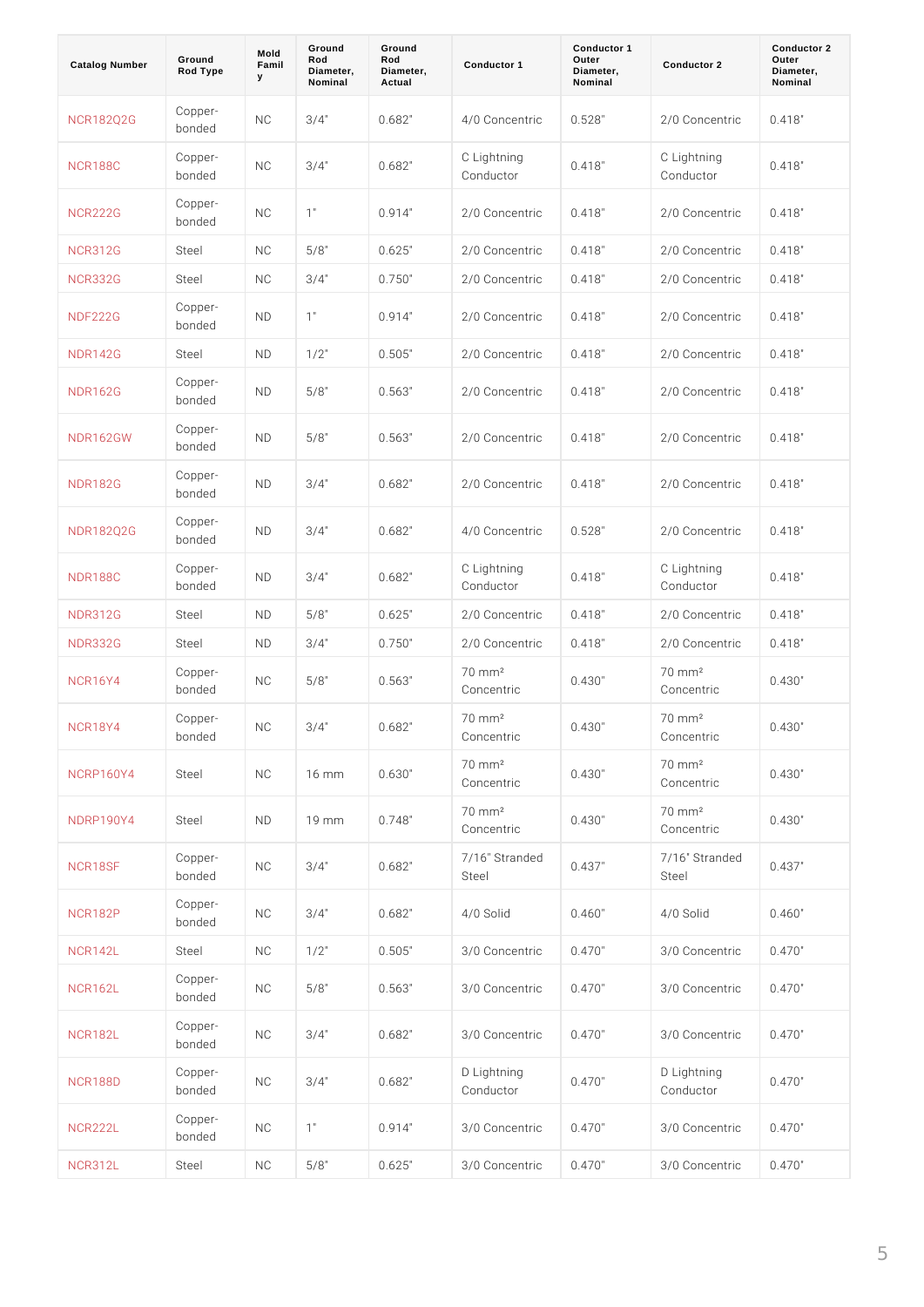| Catalog Number  | Ground<br>Rod Type      | Mold<br>Famil<br>У | Ground<br>Rod<br>Diameter,<br>Nominal | Ground<br>Rod<br>Diameter,<br>Actual | Conductor 1                      | Conductor 1<br>Outer<br>Diameter,<br>Nominal | Conductor 2                      | Conductor 2<br>Outer<br>Diameter,<br>Nominal |
|-----------------|-------------------------|--------------------|---------------------------------------|--------------------------------------|----------------------------------|----------------------------------------------|----------------------------------|----------------------------------------------|
| <b>NCR332L</b>  | Steel                   | N C                | $3/4$ "                               | 0.750"                               | 3/0 ConcentrOic470"              |                                              | 3/0 Concentr0ic470"              |                                              |
| <b>NDF162L</b>  | Copper-<br>bonded       | N D                | 5/8"                                  | 0.563"                               | 3/0 Concentr0ic470"              |                                              | 3/0 Concentr0ic470"              |                                              |
| <b>NDF182L</b>  | Copper -<br>bonded      | N D                | $3/4$ "                               | 0.682"                               | 3/0 ConcentrOic470"              |                                              | $3/0$ ConcentrOic4 70"           |                                              |
| <b>NDF222L</b>  | Copper-<br>bonded       | N D                | 1"                                    | 0.914"                               | $3/0$ Concentroic 4 7 0"         |                                              | 3/0 ConcentrOi.c470"             |                                              |
| <b>NCR142Q</b>  | Steel                   | N C                | $1/2$ "                               | 0.505"                               | $4/0$ ConcentrOic528"            |                                              | 4/0 Concentr0ic528"              |                                              |
| N D R 1 4 2 Q   | Steel                   | N D                | $1/2$ "                               | 0.505"                               | 4/0 Concent foi c5 28"           |                                              | 4/0 Concentr0ic528"              |                                              |
| <b>NCR16Y5</b>  | Copper-<br>bonded       | N <sub>C</sub>     | 5/8"                                  | 0.563"                               | $95 \,$ m m $^2$<br>Concentric   | 0.505"                                       | $95 \,$ m m $^{2}$<br>Concentric | 0.505"                                       |
| <b>NCR18Y5</b>  | Copper-<br>bonded       | N <sub>C</sub>     | $3/4$ "                               | 0.682"                               | $95 \,$ m m $^2$<br>Concentric   | 0.505"                                       | $95 \text{ mm}^2$<br>Concentric  | 0.505"                                       |
| <b>NDF18Y5</b>  | Copper-<br>bonded       | N D                | $3/4$ "                               | 0.682"                               | $95 \,$ m m $^{2}$<br>Concentric | 0.505"                                       | $95 \text{ mm}^2$<br>Concentric  | 0.505"                                       |
| <b>NDR16Y5</b>  | Copper-<br>bonded       | N D                | 5/8"                                  | 0.563"                               | $95 \,$ m m $^{2}$<br>Concentric | 0.505"                                       | $95 \text{ mm}^2$<br>Concentric  | 0.505"                                       |
| NTK18Y5Y6       | Copper -<br>bonded      | N T                | $3/4$ "                               | 0.682"                               | $95 \, m m^2$<br>Concentric      | 0.505"                                       | $120$ m m $^{2}$<br>Concentric   | 0.567"                                       |
| <b>NCR162Q</b>  | Copper -<br>bonded      | N <sub>C</sub>     | 5/8"                                  | 0.563"                               | 4/0 Concentr0ic528"              |                                              | 4/0 Concentr0ic528"              |                                              |
| <b>NCR182Q</b>  | Copper -<br>bonded      | N <sub>C</sub>     | $3/4$ "                               | 0.682"                               | 4/0 Concent foi c5 28"           |                                              | 4/0 Concentr0ic528"              |                                              |
| <b>NCR182QW</b> | Copper -<br>bonded      | N <sub>C</sub>     | $3/4$ "                               | 0.682"                               | 4/0 Concent foi c5 28"           |                                              | 4/0 Concentr0ic528"              |                                              |
| <b>NCR222Q</b>  | Copper -<br>bonded      | N C                | 1"                                    | 0.914"                               | $4/0$ Concentroic 528"           |                                              | 4/0 ConcentrOic528"              |                                              |
| <b>NCR312Q</b>  | Steel                   | N C                | 5/8"                                  | 0.625"                               | 4/0 Concent r0i c5 28"           |                                              | 4/0 Concent foi.c5 28"           |                                              |
| <b>NCR332Q</b>  | Steel                   | N C                | $3/4$ "                               | 0.750"                               | 4/0 Concent r0i c5 28"           |                                              | 4/0 Concent r0i c5 28"           |                                              |
| <b>NCR372Q</b>  | Steel                   | N C                | $1$ "                                 | 1"                                   | 4/0 Concent r0i c5 28"           |                                              | 4/0 Concent r0i c5 28"           |                                              |
| <b>NDF162Q</b>  | Copper-<br>bonded       | ND                 | $5/8$ "                               | 0.563"                               | 4/0 Concent r0i c5 28"           |                                              | 4/0 Concent r0i c5 28"           |                                              |
| <b>NDF182Q</b>  | Copper-<br>bonded       | ND                 | $3/4$ "                               | 0.682"                               | 4/0 Concent r0i c5 28"           |                                              | 4/0 Concent r0i c5 28"           |                                              |
| <b>NDF182QW</b> | Copper-<br>bonded       | ND                 | $3/4$ "                               | 0.682"                               | 4/0 Concent r0i c5 28"           |                                              | 4/0 Concent r0i c5 28"           |                                              |
| <b>NDF222Q</b>  | Copper-<br>bonded       | ND                 | $1$ "                                 | 0.914"                               | 4/0 Concent r0i c5 28"           |                                              | 4/0 Concent r0i.c5 28"           |                                              |
| NDF312Q         | Steel                   | N D                | 5/8"                                  | 0.625"                               | 4/0 Concent r0i c5 28"           |                                              | 4/0 Concent r0i c5 28"           |                                              |
| <b>NDF332Q</b>  | Steel                   | ND                 | $3/4$ "                               | 0.750"                               | 4/0 Concent r0i c5 28"           |                                              | 4/0 Concent foi c5 28"           |                                              |
| <b>NDF372Q</b>  | Steel                   | ND                 | $1$ "                                 | 1"                                   | 4/0 Concent f0ic528"             |                                              | 4/0 Concentr0ic528"              |                                              |
| <b>NDR162QW</b> | Copper-<br>bonded       | ND                 | $5/8$ "                               | $0.563$ "                            | 4/0 Concent r0i c5 28"           |                                              | 4/0 Concent r0i c5 28"           |                                              |
| <b>NDR182Q</b>  | $C$ opper $-$<br>bonded | ND                 | $3/4$ "                               | $0.682$ "                            | 4/0 Concent r0ic528"             |                                              | 4/0 Concent foi c5 28"           |                                              |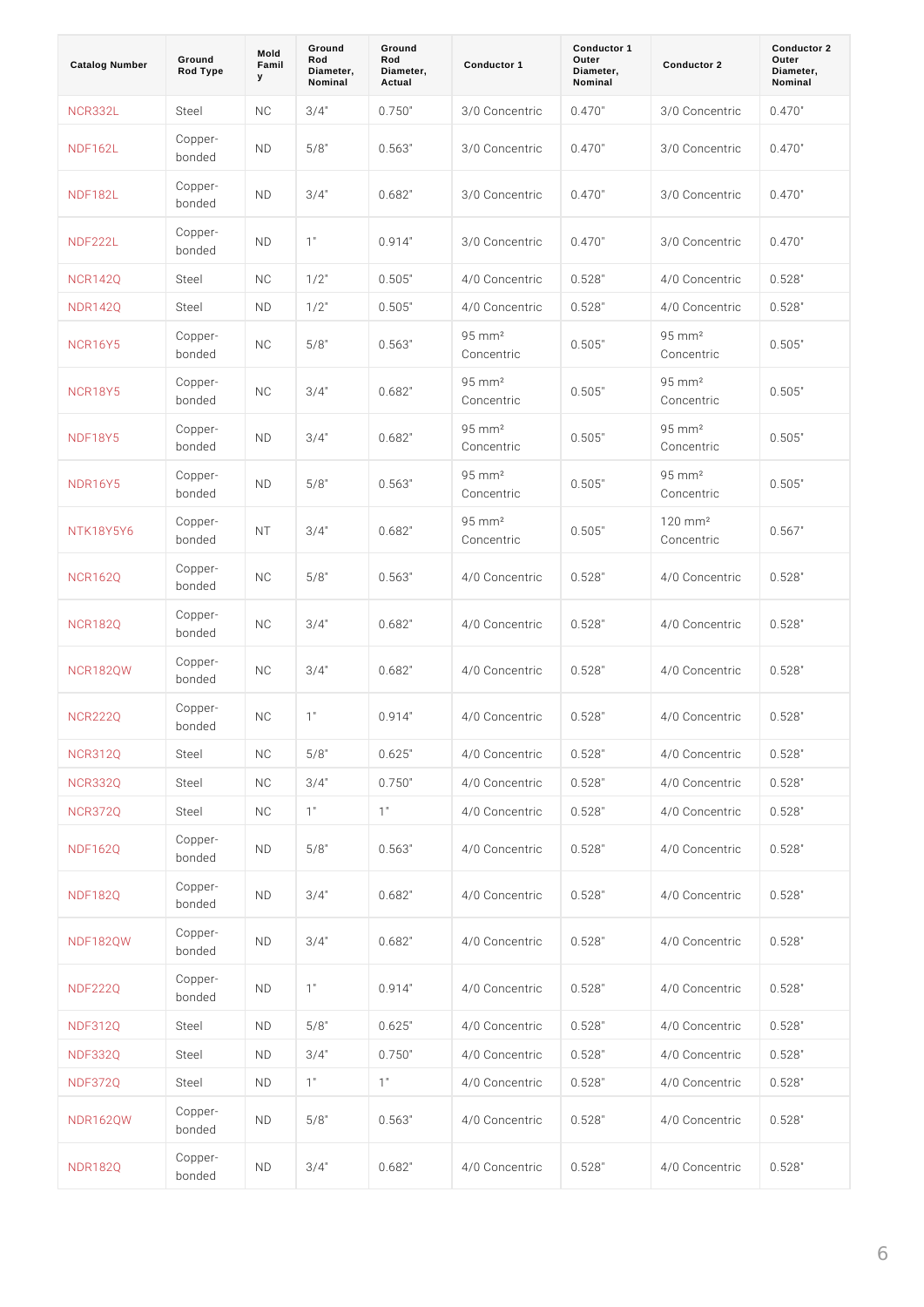| Catalog Number  | Ground<br>Rod Type | Mold<br>Famil<br>У | Ground<br>Rod<br>Diameter,<br>Nominal | Ground<br>Rod<br>Diameter,<br>Actual | Conductor 1                          | Conductor 1<br>Outer<br>Diameter,<br>Nominal | Conductor 2                         | Conductor 2<br>Outer<br>Diameter,<br>Nominal |
|-----------------|--------------------|--------------------|---------------------------------------|--------------------------------------|--------------------------------------|----------------------------------------------|-------------------------------------|----------------------------------------------|
| <b>NCF163Q</b>  | Copper-<br>bonded  | N <sub>C</sub>     | 5/8"                                  | 0.563"                               | 500 kcmil<br>Concentric              | 0.813"                                       | 500 kcmil<br>Concentric             | 0.813"                                       |
| <b>NCF164L</b>  | Copper-<br>bonded  | N <sub>C</sub>     | 5/8"                                  | 0.563"                               | 750 kcmil<br>Concentric              | 0.998"                                       | 750 kcmil<br>Concentric             | 0.998"                                       |
| <b>NCR162V</b>  | Copper-<br>bonded  | N <sub>C</sub>     | 5/8"                                  | 0.563"                               | 250 kcmil<br>Concentric              | $0.575$ "                                    | 250 kcmil<br>Concentric             | $0.575$ "                                    |
| <b>NDF162V</b>  | Copper-<br>bonded  | N <sub>D</sub>     | 5/8"                                  | 0.563"                               | 250 kcmil<br>Concentric              | $0.575$ "                                    | 250 kcmil<br>Concentric             | $0.575$ "                                    |
| <b>NDF163A</b>  | Copper-<br>bonded  | N <sub>D</sub>     | 5/8"                                  | 0.563"                               | 300 kcmil<br>Concentric              | 0.630"                                       | 300 kcmil<br>Concentric             | 0.630"                                       |
| <b>NDF163D</b>  | Copper-<br>bonded  | N <sub>D</sub>     | 5/8"                                  | 0.563"                               | 350 kcmil<br>Concentric              | 0.681"                                       | 350 kcmil<br>Concentric             | 0.681"                                       |
| <b>NDF163Q</b>  | Copper-<br>bonded  | ND                 | 5/8"                                  | 0.563"                               | 500 kcmil<br>Concentric              | 0.813"                                       | 500 kcmil<br>Concentric             | 0.813"                                       |
| <b>NDF163QW</b> | Copper-<br>bonded  | ND                 | 5/8"                                  | 0.563"                               | 500 kcmil<br>Concentric              | 0.813"                                       | 500 kcmil<br>Concentric             | 0.813"                                       |
| NDF163X         | Copper-<br>bonded  | ND                 | 5/8"                                  | 0.563"                               | 600 kcmil<br>Concentric              | 0.893"                                       | 600 kcmil<br>Concentric             | 0.893"                                       |
| <b>NCF222V</b>  | Copper-<br>bonded  | N <sub>C</sub>     | 1"                                    | 0.914"                               | 250 kcmil<br>Concentric              | $0.575$ "                                    | 250 kcmil<br>Concentric             | $0.575$ "                                    |
| <b>NCR182V</b>  | Copper-<br>bonded  | N <sub>C</sub>     | $3/4$ "                               | 0.682"                               | 250 kcmil<br>Concentric              | $0.575$ "                                    | 250 kcmil<br>Concentric             | $0.575$ "                                    |
| NCR18Y6         | Copper-<br>bonded  | N <sub>C</sub>     | $3/4$ "                               | 0.682"                               | $120$ m m <sup>2</sup><br>Concentric | 0.567"                                       | $120$ mm <sup>2</sup><br>Concentric | 0.567"                                       |
| <b>NDF182V</b>  | Copper-<br>bonded  | N D                | $3/4$ "                               | 0.682"                               | 250 kcmil<br>Concentric              | $0.575$ "                                    | 250 kcmil<br>Concentric             | $0.575$ "                                    |
| NDFP190Y6 Steel |                    | ND                 | 19<br>m m                             | $0$ . 748 "                          | $120$ m m <sup>2</sup><br>Concentric | 0.567"                                       | $120$ mm <sup>2</sup><br>Concentric | 0.567"                                       |
| <b>NCF313Q</b>  | Steel              | N C                | $5/8$ "                               | $0.625$ "                            | 500 kcmil<br>Concentric              | 0.813"                                       | 500 kcmil<br>Concentric             | 0.813"                                       |
| <b>NDF313A</b>  | Steel              | ND                 | $5/8$ "                               | 0.625"                               | 300 kcmil<br>Concentric              | $0.630$ "                                    | 300 kcmil<br>Concentric             | 0.630"                                       |
| NDF313Q         | Steel              | ND                 | $5/8$ "                               | 0.625"                               | 500 kcmil<br>Concentric              | 0.813"                                       | 500 kcmil<br>Concentric             | 0.813"                                       |
| <b>NCF183A</b>  | Copper-<br>bonded  | N <sub>C</sub>     | $3/4$ "                               | 0.682"                               | 300 kcmil<br>Concentric              | $0.630$ "                                    | 300 kcmil<br>Concentric             | 0.630"                                       |
| <b>NCR188K</b>  | Copper-<br>bonded  | N <sub>C</sub>     | $3/4$ "                               | $0.682$ "                            | K Lightning<br>Conductor             | $0.630$ "                                    | K Lightning<br>Conductor            | 0.630"                                       |
| <b>NCF183D</b>  | Copper-<br>bonded  | N <sub>C</sub>     | $3/4$ "                               | 0.682"                               | 350 kcmil<br>Concentric              | 0.681"                                       | 350 kcmil<br>Concentric             | 0.681"                                       |
| <b>NCF183H</b>  | Copper-<br>bonded  | N <sub>C</sub>     | $3/4$ "                               | $0.682$ "                            | 400 kcmil<br>Concentric              | $0.728$ "                                    | 400 kcmil<br>Concentric             | $0.728$ "                                    |
| <b>NCF183Q</b>  | Copper-<br>bonded  | N <sub>C</sub>     | $3/4$ "                               | 0.682"                               | 500 kcmil<br>Concentric              | $0.813$ "                                    | 500 kcmil<br>Concentric             | 0.813"                                       |
| <b>NCF183QW</b> | Copper-<br>bonded  | N <sub>C</sub>     | $3/4$ "                               | $0.682$ "                            | 500 kcmil<br>Concentric              | $0.813$ "                                    | 500 kcmil<br>Concentric             | $0.813$ "                                    |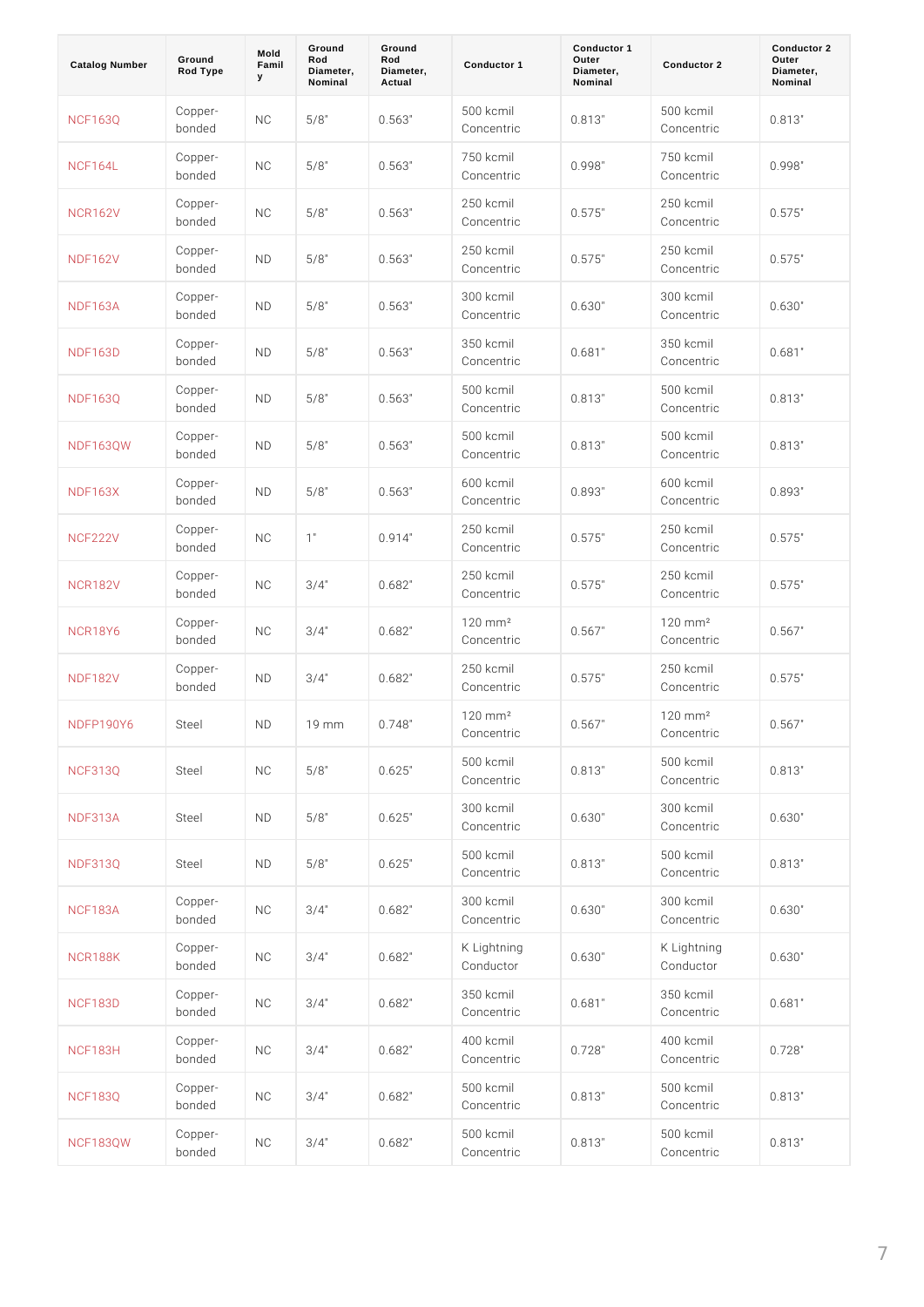| Catalog Number  | Ground<br>Rod Type   | Mold<br>Famil<br>У | Ground<br>Rod<br>Diameter,<br>Nominal | Ground<br>Rod<br>Diameter,<br>Actual | Conductor 1               | Conductor 1<br>Outer<br>Diameter,<br>Nominal | Conductor 2               | Conductor 2<br>Outer<br>Diameter,<br>Nominal |
|-----------------|----------------------|--------------------|---------------------------------------|--------------------------------------|---------------------------|----------------------------------------------|---------------------------|----------------------------------------------|
| <b>NDF183D</b>  | Copper-<br>bonded    | N <sub>D</sub>     | $3/4$ "                               | 0.682"                               | 350 kcmil<br>Concentric   | 0.681"                                       | 350 kcmil<br>Concentric   | 0.681"                                       |
| <b>NDF183Q</b>  | Copper-<br>bonded    | N <sub>D</sub>     | $3/4$ "                               | 0.682"                               | 500 kcmil<br>Concentric   | 0.813"                                       | 500 kcmil<br>Concentric   | 0.813"                                       |
| <b>NDF183QW</b> | Copper-<br>bonded    | N <sub>D</sub>     | $3/4$ "                               | 0.682"                               | 500 kcmil<br>Concentric   | 0.813"                                       | 500 kcmil<br>Concentric   | 0.813"                                       |
| <b>NDF184L</b>  | Copper-<br>bonded    | N <sub>D</sub>     | $3/4$ "                               | 0.682"                               | 750 kcmil<br>Concentric   | 0.998"                                       | 750 kcmil<br>Concentric   | 0.998"                                       |
| <b>NCF223D</b>  | Copper-<br>bonded    | N <sub>C</sub>     | 1"                                    | 0.914"                               | $350$ kcmil<br>Concentric | 0.681"                                       | 350 kcmil<br>Concentric   | 0.681"                                       |
| <b>NDF223D</b>  | Copper-<br>bonded    | N <sub>D</sub>     | 1"                                    | 0.914"                               | 350 kcmil<br>Concentric   | 0.681"                                       | 350 kcmil<br>Concentric   | 0.681"                                       |
| <b>NDF333D</b>  | SteeI                | N <sub>D</sub>     | $3/4$ "                               | 0.750"                               | $350$ kcmil<br>Concentric | 0.681"                                       | $350$ kcmil<br>Concentric | 0.681"                                       |
| <b>NCF333Q</b>  | Steel                | N <sub>C</sub>     | $3/4$ "                               | 0.750"                               | 500 kcmil<br>Concentric   | 0.813"                                       | 500 kcmil<br>Concentric   | 0.813"                                       |
| <b>NCF223Q</b>  | Copper-<br>bonded    | N <sub>C</sub>     | 1"                                    | 0.914"                               | 500 kcmil<br>Concentric   | 0.813"                                       | 500 kcmil<br>Concentric   | 0.813"                                       |
| <b>NDF223Q</b>  | $C$ opper-<br>bonded | N <sub>D</sub>     | 1"                                    | 0.914"                               | 500 kcmil<br>Concentric   | 0.813"                                       | 500 kcmil<br>Concentric   | 0.813"                                       |

# ADDITIONAL PRODUCT DETAILS

nVent ERICO Cadweld graphite molds are designed and engineered for thousands combinations.

For applications such as computer room, tunnel or other low-ventilation areas, s Exolon mold. Add an XL prefix to the standard mold part number when ordering ( XLTAC2Q2Q). Similarly, nVent ERICO Cadweld Exolon welding material is also de becomes XL150).

A gap between conductors may be required. See mold tag for more information.

| XX-X-XX-XX-XX-L-M-W |                  |  |  |  |  |  |
|---------------------|------------------|--|--|--|--|--|
| X X                 | Mold Family      |  |  |  |  |  |
| X                   | Price Key        |  |  |  |  |  |
| X X                 | Ground Rod Code  |  |  |  |  |  |
| X X                 | Conductor Code 1 |  |  |  |  |  |